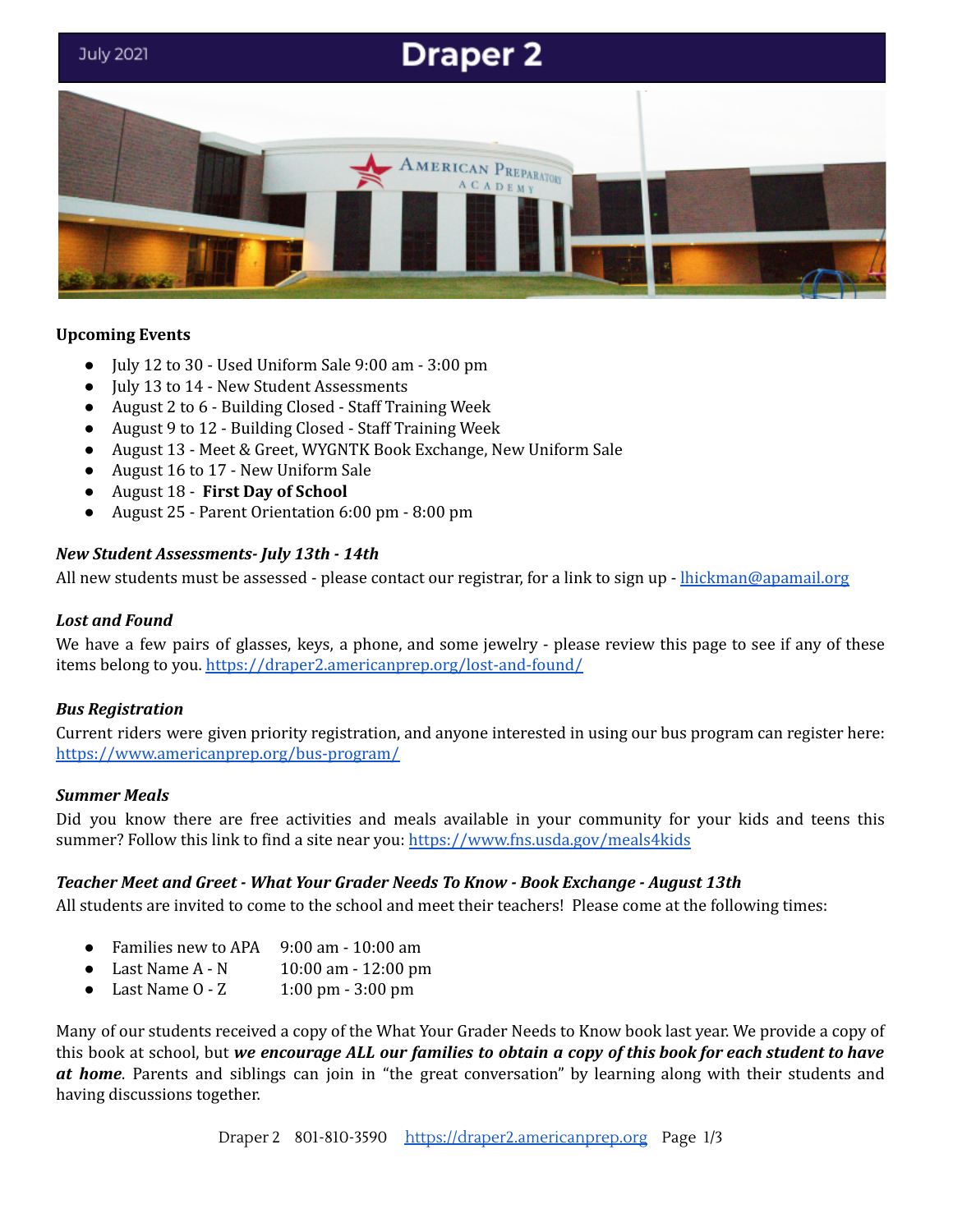We are encouraging our parents to exchange books from last year - we will help facilitate this exchange, but cannot guarantee there will be enough books for everyone. Bring your copy to the Meet and Greet and we will help exchange it!

# **Uniform Purchasing Options**

Uniform Guide: <https://draper2.americanprep.org/uniforms/> Reminder: uniform items DO NOT have to be branded or have the APA logo.

### *Used Uniform Sales - July 12th to 30th*

We are offering gently used uniform items in the Draper 2 lobby and choir room. All funds raised by selling uniforms go towards staff appreciation. **We are also accepting donations of gently used uniforms**. Donations can be made in the lobby or left by the front door.

Used Uniform Costs

- Short Sleeve Shirts \$3
- Long Sleeve Shirts / Vests \$4
- Long Sleeve Sweaters / Pants / Skirts / Jumpers \$5
- Socks / Ties / Bows / Undershorts / Leggings / Tights \$2

## *New Uniform Sales - online, at Draper 2 August 13, 16, 17*

New uniforms and Spirit Wear items are always available at our online store:

● <https://www.americanprep.org/product-category/spirit-wear/>

| July 21st, $3 PM - 5 PM$          | West Valley 1 Campus - 1255 Crystal Ave. West Valley, UT            |
|-----------------------------------|---------------------------------------------------------------------|
| July 26th - 29th, 9 AM - 12PM     | Early Learning Center - 12894 South Pony Express Rd #700 Draper, UT |
| August $2nd - 5th$ , $9AM - 12PM$ | Early Learning Center - 12894 South Pony Express Rd #700 Draper, UT |
| August 9th - 12th, 9 AM - 12PM    | Early Learning Center - 12894 South Pony Express Rd #700 Draper, UT |
| August 12th, 8:30 AM - 3:00 PM    | West Valley 2 - 3636 West 3100 South West Valley, UT                |
| August 13th, 8:30 AM - 3:00 PM    | West Valley 2 - 3636 West 3100 South West Valley, UT                |
| August 13th, $9AM - 3PM$          | Draper 2 - 11938 Lone Peak Pkwy Draper, UT                          |
| August 16th - 17th, 9AM - 12 PM   | Draper 2 - 11938 Lone Peak Pkwy Draper, UT                          |

We sell French Toast brand uniforms at great prices! These are the only sources of APA Branded uniforms and Spirit Wear.

#### *Other Purchasing Options*

Some of our staff have seen French Toast uniforms available at Costco. Their inventory turns over quickly!